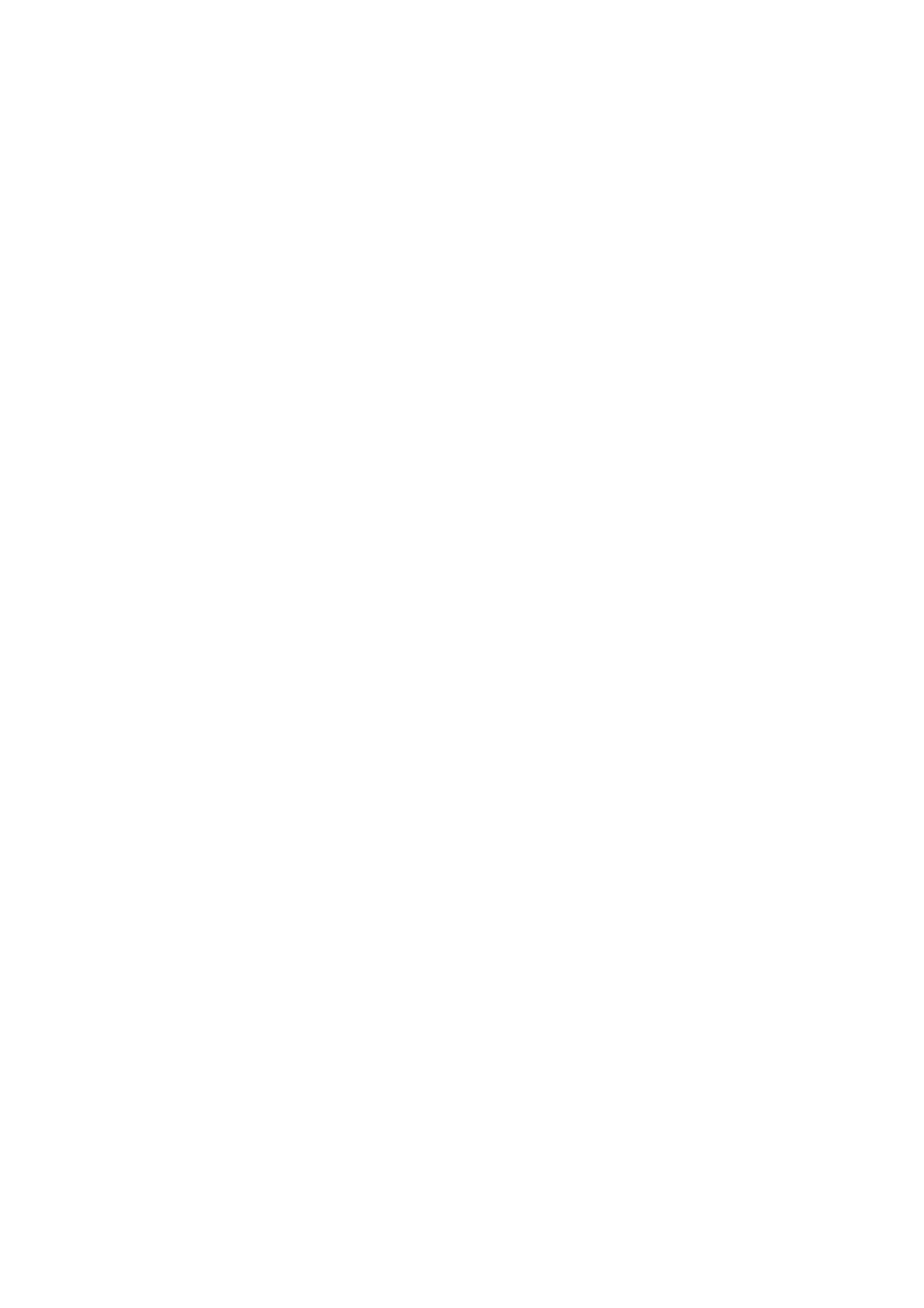*I certify that this PUBLIC BILL, which originated in the LEGISLATIVE ASSEMBLY, has finally passed the LEGISLATIVE COUNCIL and the LEGISLATIVE ASSEMBLY of NEW SOUTH WALES.*

> *Clerk of the Legislative Assembly. Legislative Assembly, Sydney, , 2003*



New South Wales

# **City Tattersall's Club Amendment Bill 2003**

Act No , 2003

An Act to amend the *City Tattersall's Club Act of 1912* to update the prudential safeguards applying to City Tattersall's Club; and for other purposes.

*I have examined this Bill, and find it to correspond in all respects with the Bill as finally passed by both Houses.*

*Chairman of Committees of the Legislative Assembly.*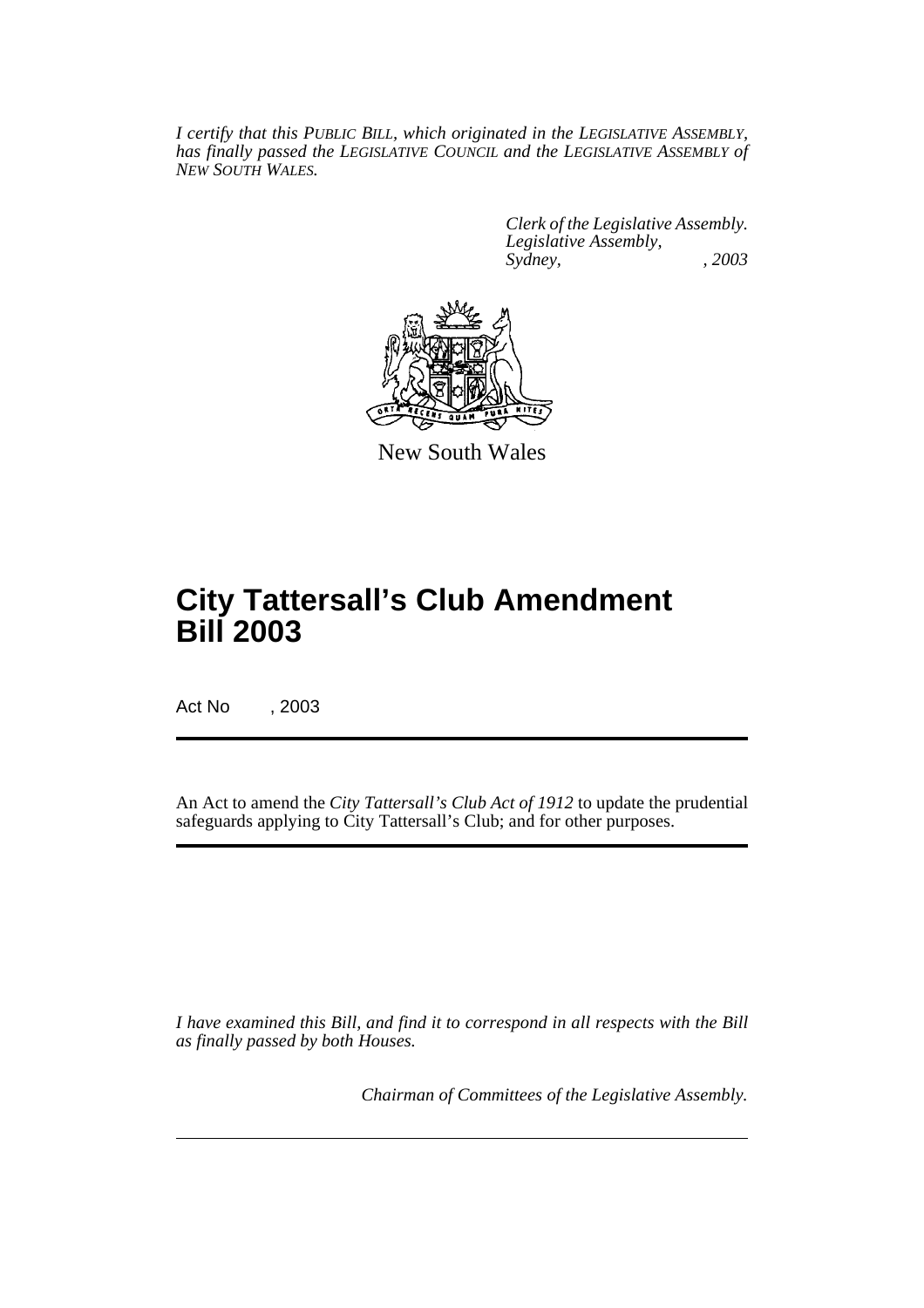## **The Legislature of New South Wales enacts:**

## **1 Name of Act**

This Act is the *City Tattersall's Club Amendment Act 2003*.

### **2 Commencement**

This Act commences on the date of assent.

## **3 Amendment of City Tattersall's Club Act of 1912**

The *City Tattersall's Club Act of 1912* is amended as set out in Schedule 1.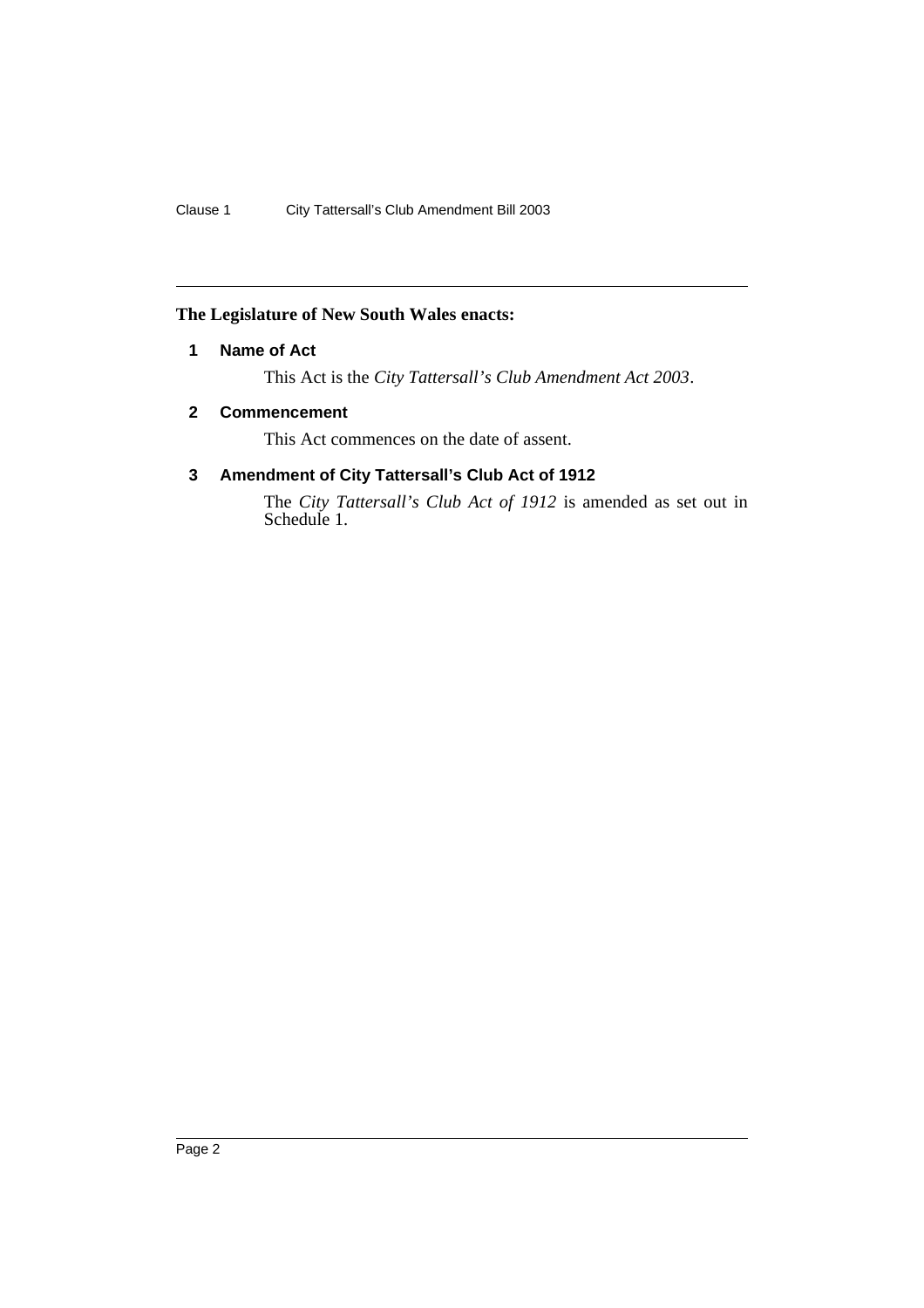City Tattersall's Club Amendment Bill 2003

Amendments **Schedule 1** and the set of the set of the set of the set of the set of the set of the set of the set of the set of the set of the set of the set of the set of the set of the set of the set of the set of the set

## **Schedule 1 Amendments**

(Section 3)

## **[1] Section 2 Definitions**

Insert in alphabetical order:

*Annually adjusted*, in respect of a monetary amount, means adjusted on 1 January each year in accordance with the annual percentage increase (if any) in the Consumer Price Index.

*Consumer Price Index* means the number appearing in the Consumer Price Index (All Groups Index) for Sydney issued by the Australian Statistician.

### **[2] Section 6 Power to borrow or to sell or grant leases**

Insert "in an amount, at one time or in one contract, exceeding \$1,500,000 (annually adjusted) or in an amount, at one time or in one contract, that would result in the club's interest-bearing liabilities exceeding \$5,500,000 (annually adjusted)" before "shall be made".

### **[3] Section 6**

Omit ", leasing, realisation, or disposition". Insert instead "or leasing".

#### **[4] Section 7 Power to purchase or lease buildings or lands, and erect club premises thereon**

Omit "five hundred pounds" wherever occurring.

Insert instead "\$1,500,000 (annually adjusted)".

### **[5] Section 13**

Insert after section 12:

### **13 Expiry of Acts**

(1) This Act and the *City Tattersall's Club Act Amendment Act 1936* expire on a day to be appointed by proclamation.